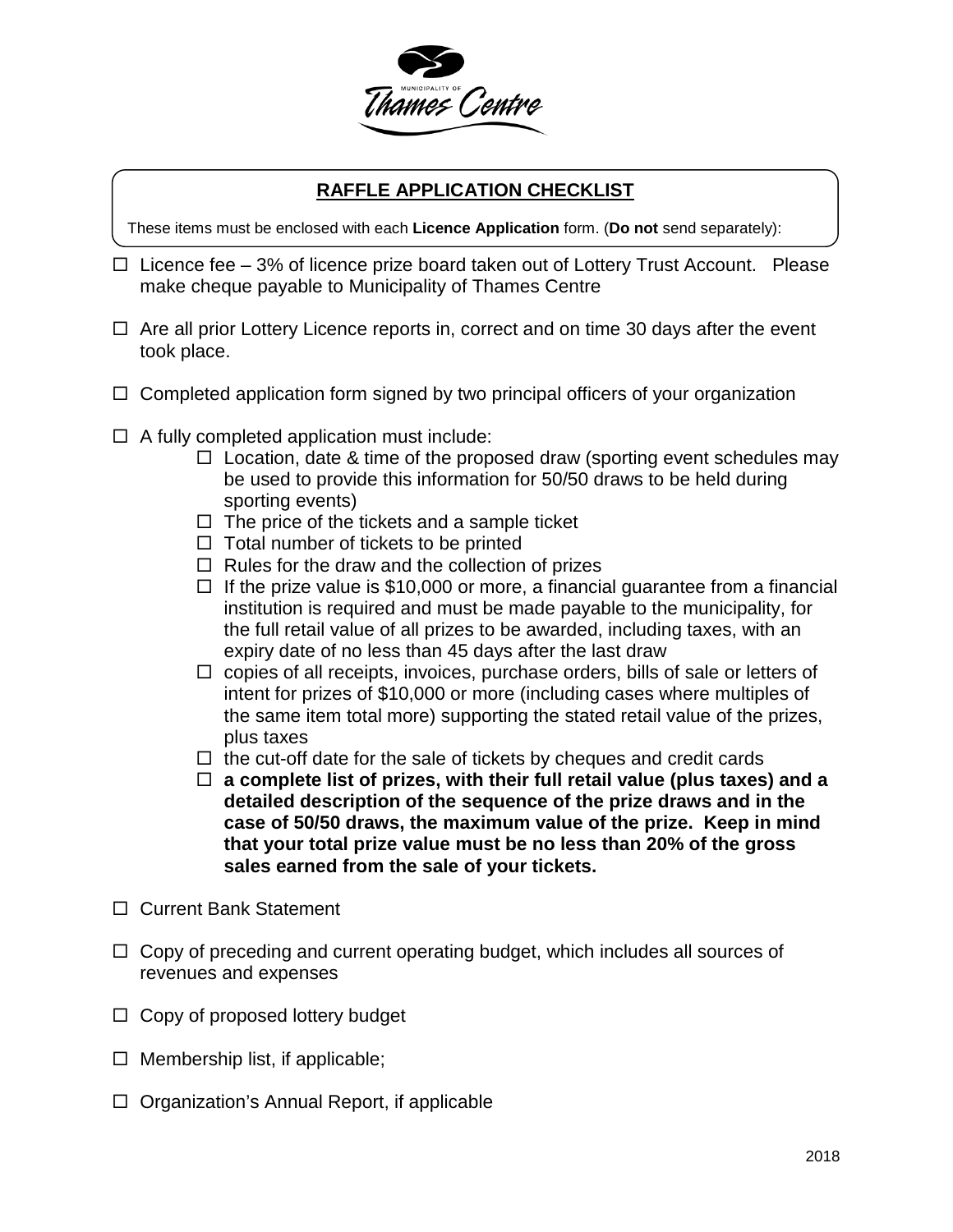

## **INSTRUCTIONS FOR COMPLETING RAFFLE LOTTERY APPLICATIONS**

Please direct any inquiries to the Lotteries Division at 268-7334.

Raffle lottery applications where the prizes to be awarded are \$50,000 or less are issued by the Municipality and should be submitted to the Lotteries Division of the Clerk's Department with the following documents:

- A fully completed application form, which includes witnessed signatures by two principal officers of your organization.
- A draft copy of the ticket format to be printed. The licence number will not be available for inclusion on this draft.
- A complete list of prizes to be awarded and their retail market value including all taxes. Keep in mind that your total prize value must be no less than 20% of the gross sales earned from the sale of your tickets, based on the assumption you will sell all tickets printed.
- Where the value of prizes exceeds \$10,000, a letter of credit from your organization's financial institution, made payable to the Municipal Treasurer must be submitted to secure the prizes to be awarded. The letter of credit must be in the amount of the total value of prizes to be awarded with an expiry date of no less than 45 days after the last draw date.
- A cheque for your licence fee, drawn from your designated lottery trust account (see section 10 of the "Raffle Lottery Terms and Conditions") in the amount of 3% of the retail market value of the prizes to be awarded.
- A fully completed application must include:
	- $\Box$  Location, date & time of the proposed draw (sporting event schedules may be used to provide this information for 50/50 draws to be held during sporting events)
	- $\Box$  The price of the tickets and a sample ticket
	- $\Box$  Total number of tickets to be printed
	- $\Box$  Rules for the draw and the collection of prizes
	- $\Box$  copies of all receipts, invoices, purchase orders, bills of sale or letters of intent for prizes of \$10,000 or more (including cases where multiples of the same item total more) supporting the stated retail value of the prizes, plus taxes
	- $\Box$  the cut-off date for the sale of tickets by cheques and credit cards
	- $\Box$  a complete list of prizes, with their full retail value (plus taxes) and a detailed description of the sequence of the prize draws and in the case of 50/50 draws,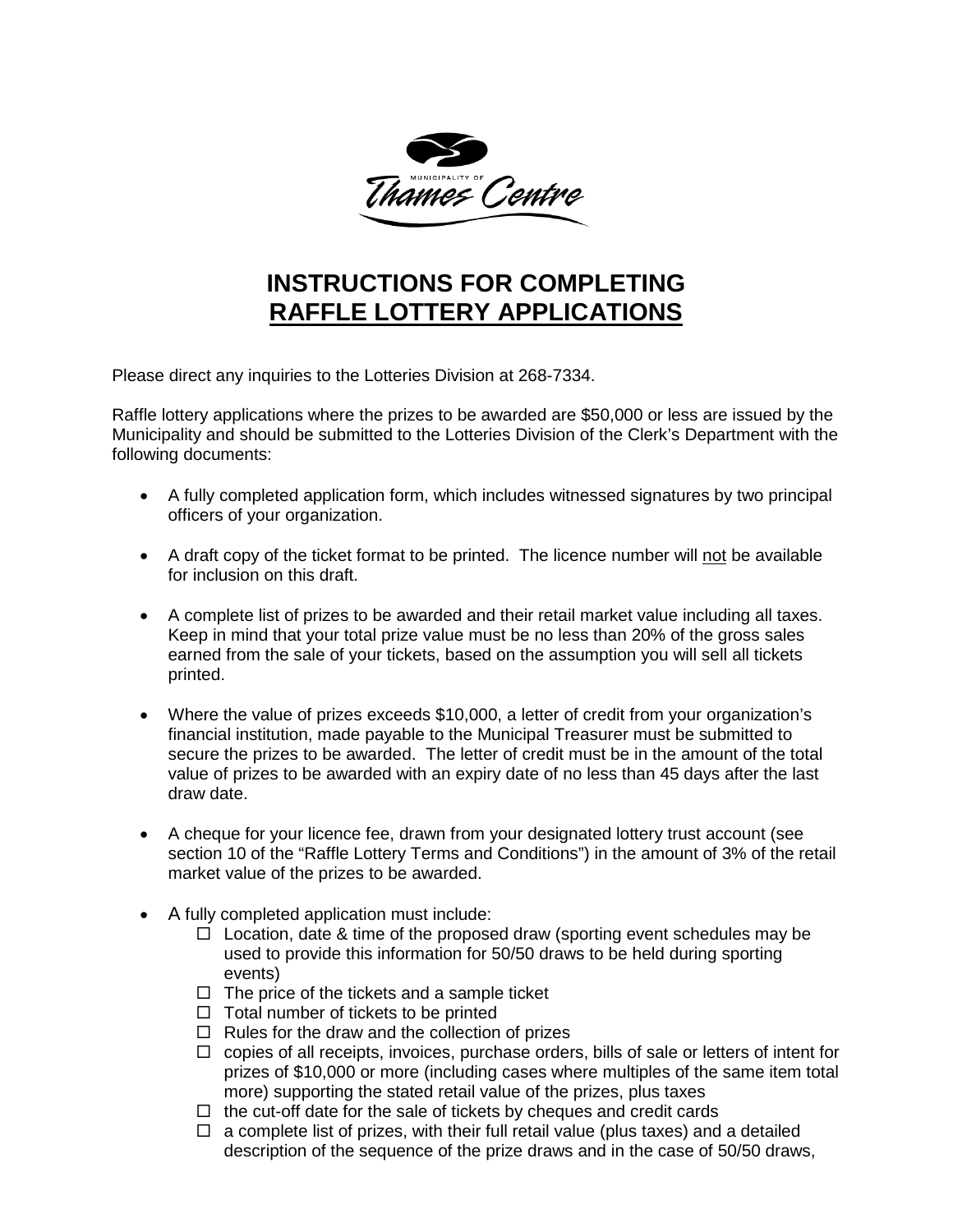the maximum value of the prize. Keep in mind that your total prize value must be no less than 20% of the gross sales earned from the sale of your tickets.

- $\Box$  Copy of preceding and current operating budget, which includes all sources of revenues and expenses
- $\Box$  Copy of proposed lottery budget
- $\Box$  Membership list, if applicable;
- $\Box$  Organization's Annual Report, if applicable

#### **\*\*Prizes Exceeding \$50,000\*\***

Where the total value of prizes exceeds \$50,000, please contact the Lotteries Division of the Clerk's Department for more information.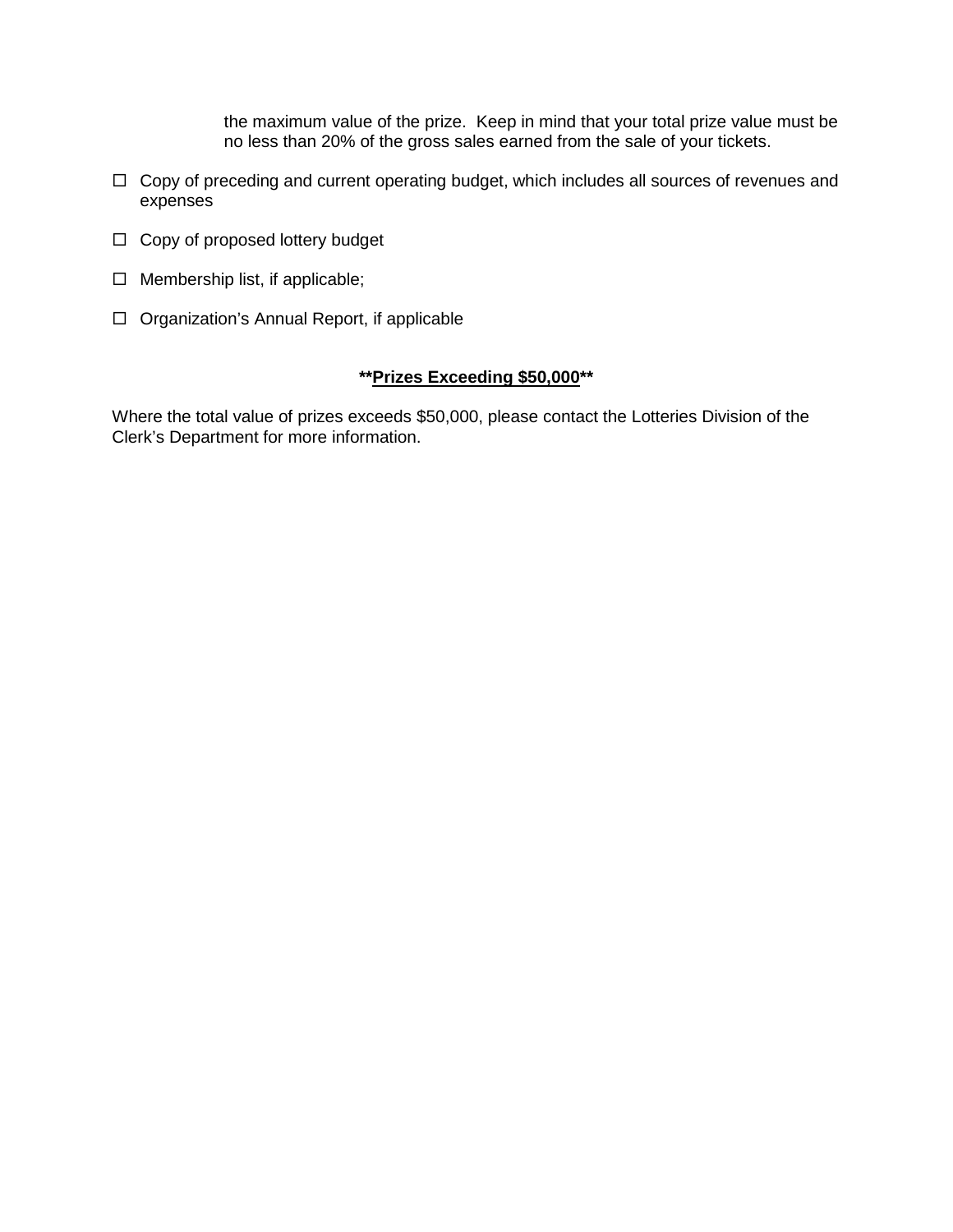## **RAFFLE TICKET**

As a draft copy of the ticket format is required with every Raffle Lottery Application, the sample ticket illustrated below can be used as a guideline when making your own. The style of the ticket is up to the organization but the AGCO's Terms and Conditions require the information outlined below to be incorporated into your ticket.

It is important for all organizations to refer to the Terms and Conditions when applying for a licence. This will speed up the process of issuing a licence.

We are experiencing many oversights in these areas. Please refer to the Terms and Conditions for Section 4 on "Ticket Requirements" and all of Section 10 on "Banking and Financial".

Please call Lotteries Division at 268-7334 to further confirm any details that may be unclear.

| <b>Full Proper Name of</b><br>Organization $*Only*$ | Full Proper Name of Organization *Only*<br>You can put a subheading here |
|-----------------------------------------------------|--------------------------------------------------------------------------|
| You can put a subheading here                       | List all Prizes:<br>Quantity, Full Description & Retail Value            |
|                                                     | Place, Address, Time and Date<br>of the Draw                             |
| Phone $#$ :                                         |                                                                          |
| Ticket $#$ :                                        | Ticket $\#$ : ____________ # of tickets printed:                         |
| # of tickets printed: __________________            | Ticket Value \$<br>Licence $\#$ : $M\# \# \# \# \#$                      |
| Licence $\#$ : M $\# \# \# \# \# \#$                |                                                                          |

## **SAMPLE**